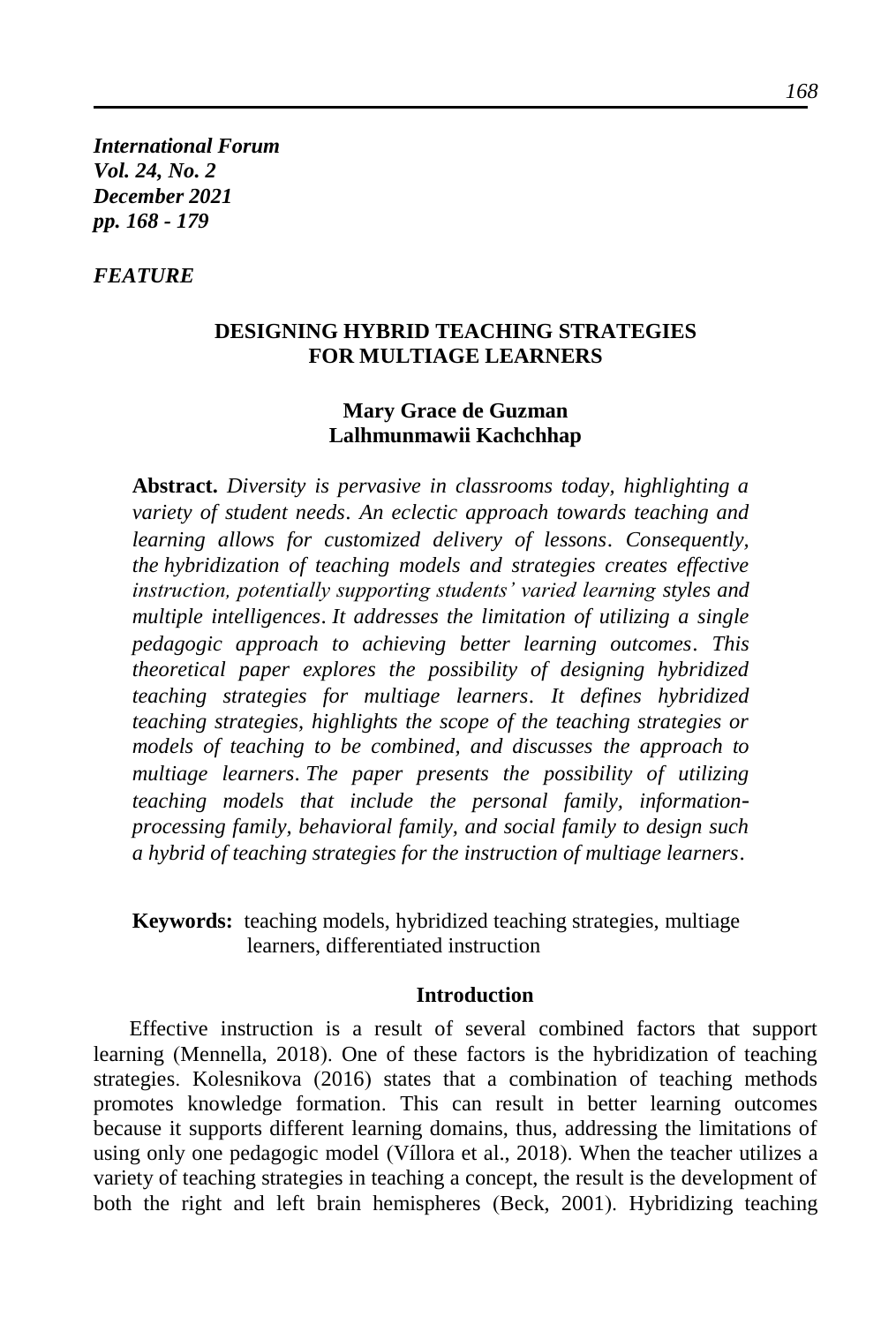strategies also address students' different learning styles and multiple intelligences (Fernadez-Rio, 2014; Lopez, 2008). Complementing teaching strategies with students' learning styles improves the teaching process and students' achievement (Mirjeta, n.d.) because students positively respond to the instruction and acquire the desired knowledge and skills (Guadagni, 2015).

It is the role of the teacher to bring students to a higher level of a learning experience (Brown, 2007). Doing so requires careful planning of the teaching methodologies and performance tasks that satisfy higher learning expectations. However, in reality, there is no ideal teaching strategy that satisfies learning needs, including the reinforcement of the students learning style (Mirjeta, n.d.) and multiple intelligences. Moreover, Mupa and Chinooneka (2015) mention that some teachers do not possess the competence in implementing a variety of teaching methods, resulting in students' low performance in school. Moreover, the instruction seemed to revolve around lectures and the use of textbooks instead of multimedia presentations, while parental support is modest and limited.

The significance of implementing a variety of teaching methods to support students' learning styles is irrefutable (Fernadez-Rio, 2014; Lopez, 2008). However, there is limited literature discussion on how to design and implement hybridized teaching in instruction. Moreover, teachers' training does not include the utilization of combined pedagogical models in teaching that result to a limited implementation experience added with time constraints [\(Víllora](https://journals.sagepub.com/doi/abs/10.1177/1356336X18797363?journalCode=epea) et al., 2018). Therefore, there is a need to know and practice what types of teaching strategies can be combined so teachers can implement them with executive control. This theoretical paper introduces the different instructional models and elaborates on the significance of designing a hybrid of these models. Moreover, this seeks to suggest possible teaching models that can be combined and implemented to provide effective learning to multiage learners.

### **Review of the Literature**

This theoretical paper presents a discussion on designing a hybrid of teaching strategies for multiage learners. The literature review includes the definition of hybridizing teaching strategies, teaching strategies or models of teaching to be combined, and the approach to multiage learners. Following is a short description of each of these topics as supported by literature.

### **Hybridizing Teaching Strategies**

Hybridizing teaching strategies may be defined as the combination of different teaching strategies (Fernadez-Rio, 2014) used "in an active learning environment to promote critical thinking, student engagement, and fact acquisition" (Powell et al., 2012, p. 47). There is no single instructional model that caters to all the learning needs of the students (Metzler, 2011). With this, it is important for teachers to innovate instruction and design a hybrid of different teaching strategies

*December 2021, Vol. 24, No. 2*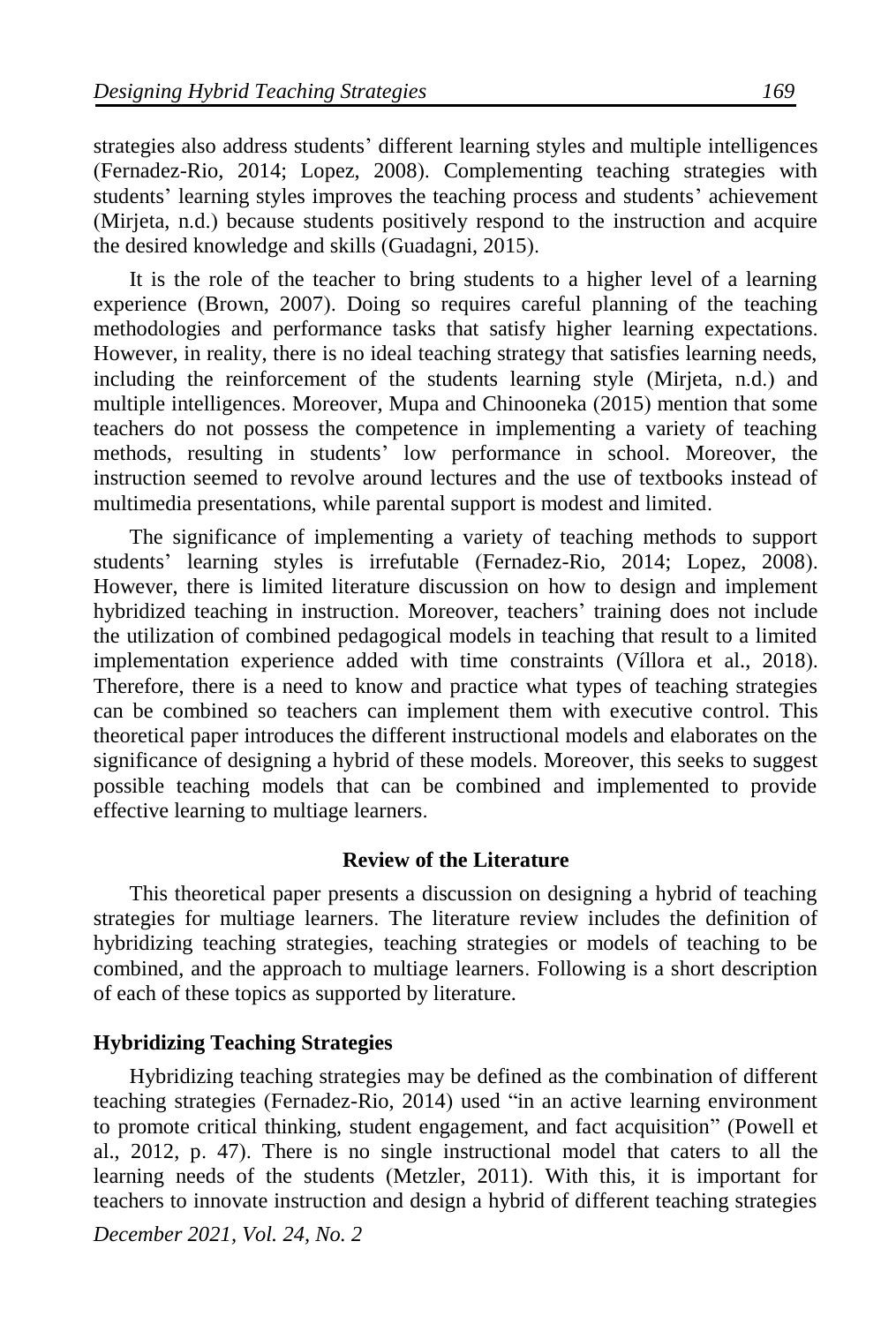to achieve the learning goal (Casey, 2014). There are different teaching models and strategies that can be implemented in the classroom for various subjects. However, the question of which are the best strategies to engage students in the process of learning remains. Incorporating various teaching strategies and models allows students to gain a deeper understanding of concepts through discussions, reflections, and elaboration (Powell et al., 2012). If the goal is to heighten the learning opportunities and potentials of the students, teachers may venture into hybridizing their teaching strategies.

Guadagni (2015) relates the hybridization of Western and Eastern teaching strategies as advantageous to alter rote memorization and lecture methods. This integration of the Western and Eastern instructional practices emphasizes a classroom that supports learning beyond the academe. This encompasses work ethics, personal accountability, gender equity, and skills development. Although most strategies can be used in isolation, they can and should be used together to maximize the effective learning experience as well as keep students interested and engaged (Sumeracki, 2017). This is due to the demands of the 21st-century learning community that are no longer mainly focused on information retention (Kenski, 2013) but rather aim at the critical selection of pedagogical actions [\(Víllora](https://journals.sagepub.com/doi/abs/10.1177/1356336X18797363?journalCode=epea) et al., 2018).

Literature shows that "teachers teaching pedagogy influence effective teaching" (Mupa & Chinooneka, 2015, p. 130). A combination of teacher-centered and student-centered teaching methods caters to students' learning interests and needs (Guirguis & Pankowski, 2017). Furthermore, Nicoll and Trautmann (1998) assert that there is ample evidence showing that students do not necessarily learn information the first time through and, therefore, require different methods and strategies before forming their cognitive structures. The integration of multiple methods and strategies of teaching can enhance students' participation, foster cognitive skills, reinforce the concepts, and aid mastery of the material. Hence, the best approach to teaching is by combining strategies that support teacher and student-centered activities (Bidabadi et al., 2016).

### **Teaching Strategies for Hybridization**

Inductive and deductive teaching strategies are significant for effective student learning. They can be combined to attain learning goals while providing in-depth learning engagement (Rüütmann & Kipper, 2011). Joyce et al. (2015) discuss different teaching models and categorize them into four families, namely, (a) personal family, (b) information-processing family, (c) behavioral family, and (d) social family. These families of teaching models are discussed in the next section.

*International Forum*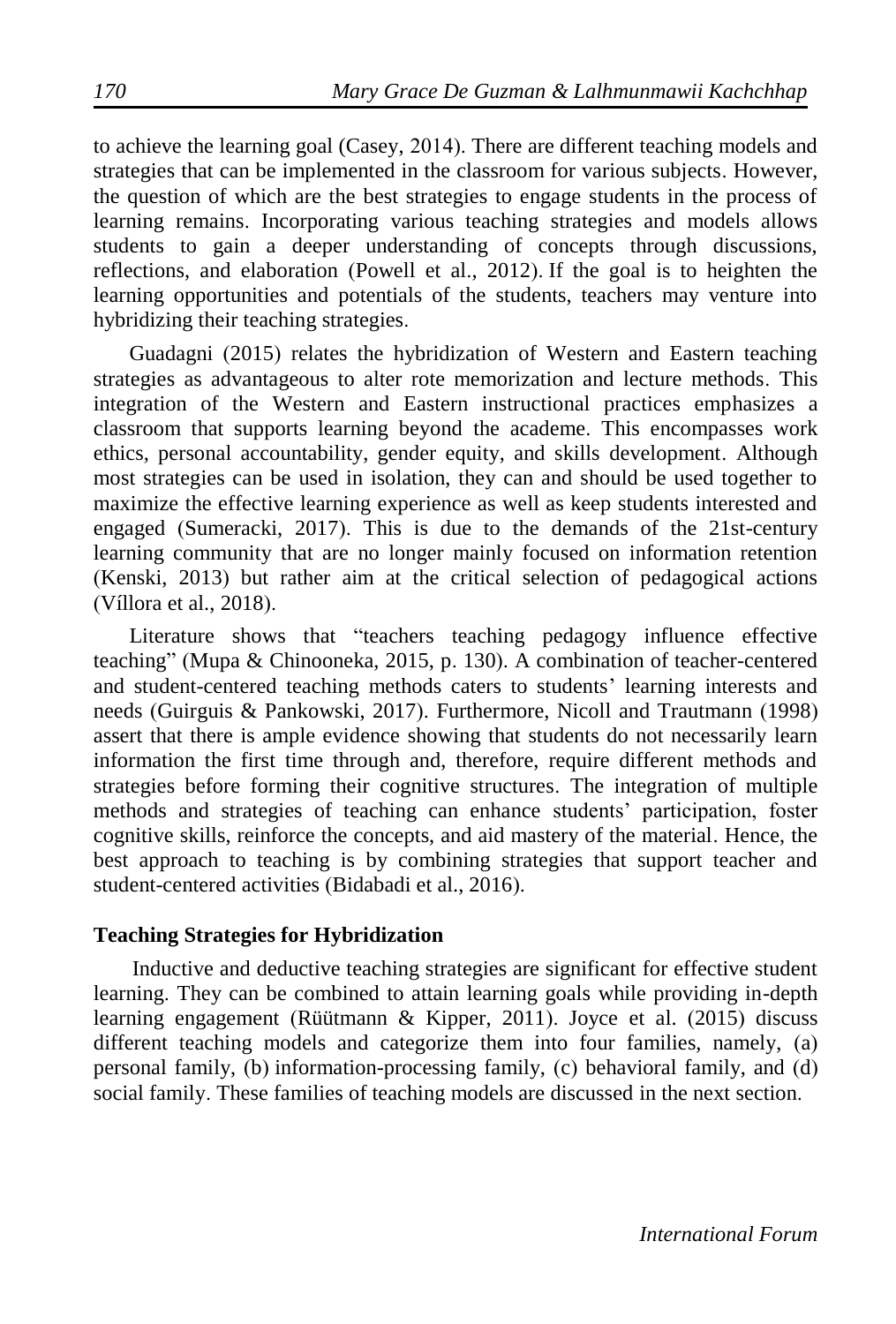### **Personal Family**

Personal family teaching models support the development of students' selfawareness and personal responsibility. These are grounded in two purposes such as developing students' mental and emotional health for self-development and understanding interdependence to build one's future. Under this category are nondirective teaching and enhancing self-esteem (Joyce et al., 2015).

Carl Rogers developed Non-directive teaching to help students attain selfunderstanding and autonomy. As a teaching model, it encourages interaction that allows teachers to help students define the problem and find the solution. On the other hand, Abraham Maslow introduced an enhancement of self-esteem or positive self-concept that aimed to develop self-actualization among students. He stated that it is through satisfying the physiological and psychological needs of man that self-actualization is achieved (McLeod, 2020). In the education context, teachers should understand students' individual differences and help them grow and develop a positive disposition that can result in better engagement with others (Joyce et al., 2015).

### **Information-Processing Family**

Information-processing models focus on making sense of the concepts, facts, or information. These cover the cognitive activity of the students. Strategies in this family include inductive thinking, concept attainment, picture-word inductive model, scientific inquiry, inquiry training, mnemonics, synectics, and advance organizers (Rafeedalie, n.d.).

The *inductive thinking* of Hilda Taba and *concept attainment method* of Jerome Bruner specify the development of classification skills and hypothesis testing. The *scientific inquiry method* of Joseph Schwab and the *inquiry training* of Richard Suchman deal with the collection of information to build concepts. Moreover, the *mnemonics* of Michael Pressley, Joel Levin, and Richard Anderson and *advance organizers* of David Ausubel are concerned with the acquisition and organization of information for better retention. Learning how to read and write as well as developing students' language skills can be better approached by using *picture word inductive* of Emily Calhoun. Lastly, William Gordon's synectics helps develop students' creative thinking skills through metaphors and analogies. Using synectics in the instruction allows the generation of a new perspective on the concept being studied (Joyce et al., 2015).

### **Behavioral Family**

This family of teaching models deals with behavior modification and behavioral techniques in learning. This has a long history back in Pavlov's experiment of classical conditioning in 1927, Thorndike's reward learning in 1911 and 1913, and B. F. Skinner's human behavior in 1953. The teaching strategies

*December 2021, Vol. 24, No. 2*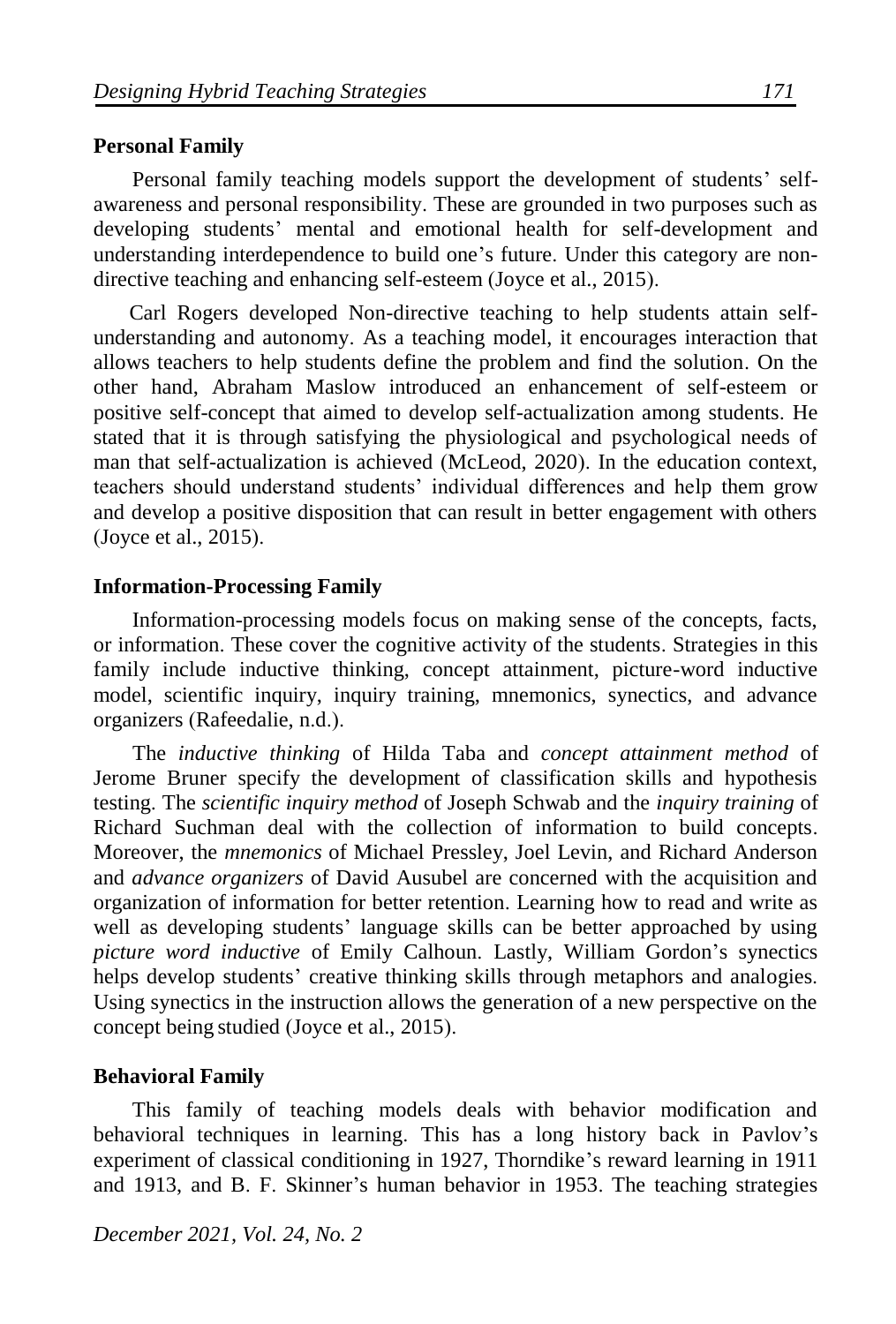under the behavior family include direct instruction, simulation, social learning, explicit instruction, mastery learning, program learning, and anxiety reduction.

*Direct instruction* developed by Thomas Good and colleagues, *mastery learning* of Benjamin Bloom, and *programmed learning* of B. F. Skinner offer students a better way to master academic concepts and factual information. On the other hand, the *simulation* of Carl Smith supports students' mastery of complex skills and concepts, while the *social learning* of Albert Bandura and *anxiety reduction* of David Rinn, Joseph Wolpe, and John Masters permit control and behavior management (Joyce et al., 2015).

#### **Social Family**

The teaching models belonging to the social family enable the building of synergy or collective energy. This enables the establishment of an effective classroom repertoire that promotes collaborative learning and interaction and enhances academic achievement (Johnson & Johnson, 1989). In a cooperative classroom culture, students can develop their social skills and improve the beauty of multiple intelligences. The teaching models include partners in learning, structured social inquiry, group investigation, social inquiry, laboratory method, role-playing, and jurisprudential inquiry (Joyce et al., 2015).

The *structured social inquiry* of Robert Slavin and colleagues, *group investigation* of John Dewey and colleagues*,* and *social inquiry* of Byron Massialas and Benjamin Cox promote collaborative inquiry and social development while solving problems and developing logical reasoning. *Partners of learning* by David and Roger Johnson and Elizabeth Cohen and *role-playing* by Fannie and George Shaftel enable values development by assuming roles and responsibilities that promote positive social interdependence. Lastly, the *jurisprudential inquiry* of James Saver and Donald Oliver deals with beliefs and analysis of policy issues and values that affect society (Joyce et al., 2015).

Teachers have the freedom to liberally hybridize these teaching models and strategies to promote students' engagement and active learning. They may combine the processing-information models with social models and other possible combinations depending on the skills needed to be developed among students. Doing so increases students' ability to understand and make sense of the concept, especially in a classroom with diverse students (Xin et al., 1999). Further, not only that instructional activity is structured, but also the integration of technology and cooperative atmosphere supports students' achievement with no one being left behind. Regular and special education students alike can work together in achieving learning goals (Friend & Bursuck, 1996). With such benefit, this idea can be readily adopted in all classroom situations, including online and flexible learning. Table 1 summarizes various teaching models that can be combined to provide an active learning engagement to multiage learners.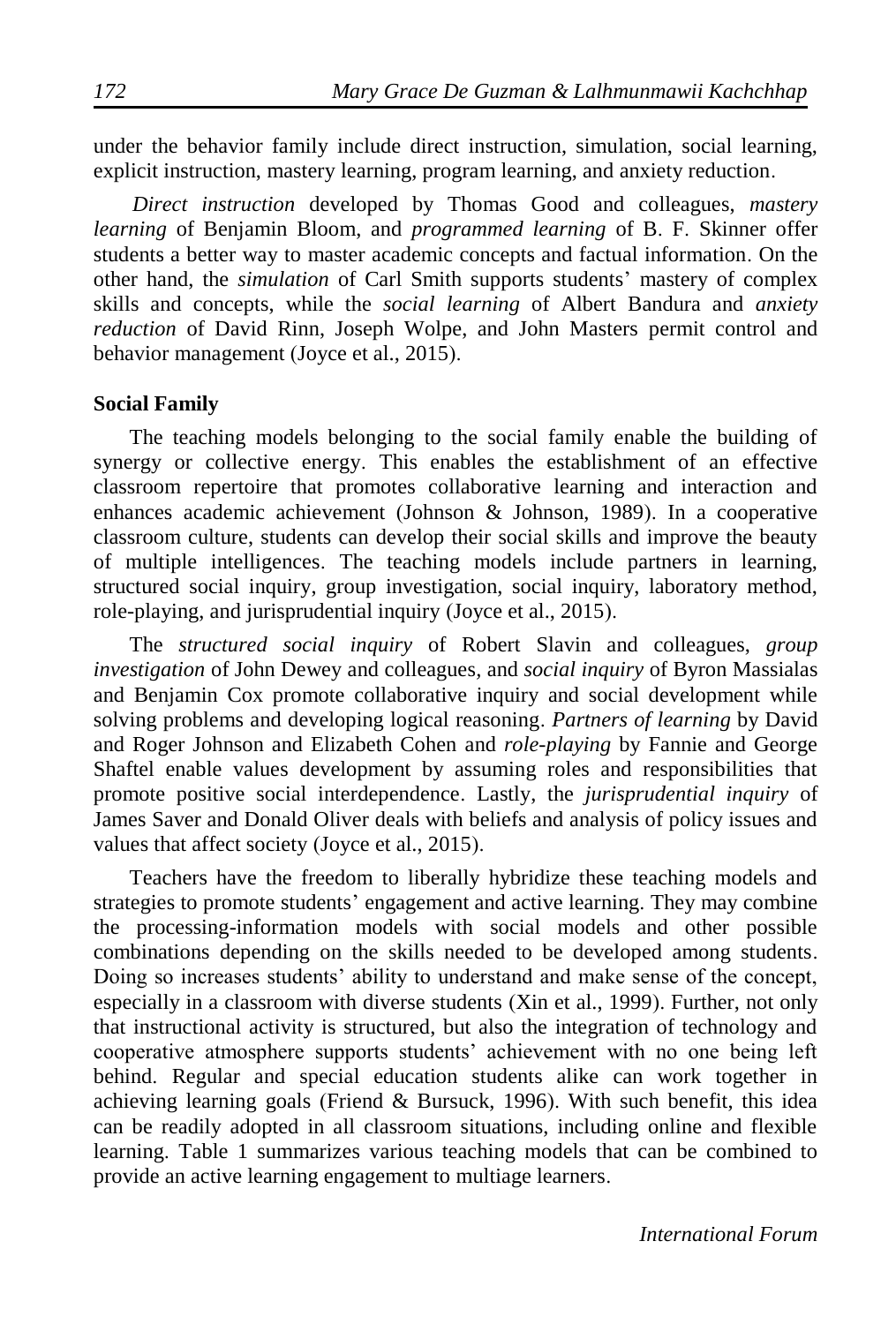## Table 1

Hybrid Models of Teaching

| <b>Strategy</b>                                               | Family                                                       | Developer/s                                                            | Purpose                                                                                                                                                                             | <b>Rationale for</b><br>Hybridization                                                                                                                                                                                                                                                                                                                                               |
|---------------------------------------------------------------|--------------------------------------------------------------|------------------------------------------------------------------------|-------------------------------------------------------------------------------------------------------------------------------------------------------------------------------------|-------------------------------------------------------------------------------------------------------------------------------------------------------------------------------------------------------------------------------------------------------------------------------------------------------------------------------------------------------------------------------------|
| 1. Synectics<br>2. Double<br>circle/Inside-<br>outside circle | 1 Information<br>Processing<br>Family<br>2. Social<br>Family | 1 Bill Gordon                                                          | 1. Synectics<br>develops<br>critical and<br>creative<br>thinking skills.<br>2. Double<br>circle gives<br>opportunities<br>for students to<br>share their<br>insights with           | While synectics.<br>stimulates critical<br>thinking and creative<br>expressions through<br>the use of metaphors<br>and analogies, double<br>circle, a cooperative<br>learning strategy,<br>allows the sharing of<br>these creative thinking<br>with others and fine-<br>tune understanding of                                                                                       |
|                                                               |                                                              |                                                                        | their peers<br>about an<br>issue/concept.                                                                                                                                           | the concepts.                                                                                                                                                                                                                                                                                                                                                                       |
| 3. Group<br>investigation<br>(GI)<br>4. Simulation            | 3. Social<br>Family<br>4. Behavioral<br>Family               | 3. Herbert<br>Thelen<br>4. Carl Smith<br>and Mary<br>Foltz             | 3. GI provokes<br>problem-<br>solving skills<br>in a<br>collaborative<br>setting.<br>4. Simulation<br>provides<br>students<br>opportunities<br>to solve real-<br>world<br>problems. | GI and simulation are<br>perfect partners in<br>problem-based<br>learning classes. As<br>students investigate<br>the causes of the<br>problem and the<br>possible solution to it,<br>they are engaged in<br>constant<br>communication and<br>interaction in the<br>iterative process of<br>designing solutions.<br>such as the making of<br>prototypes that<br>address the problem. |
| 5. Concept<br>attainment<br>model                             | 5. Information<br>processing                                 | 5. Jerome<br>Bruner.<br>Jacquline<br>Goodnow.<br>and George<br>Austine | 5. This helps<br>students to<br>analyze things<br>systematically<br>and develop<br>their reasoning<br>powers of<br>students                                                         | CA assists students in<br>linking past<br>knowledge with new<br>information, critically<br>analyzing, comparing<br>and categorizing.<br>while numbered heads<br>together give the<br>opportunity for each                                                                                                                                                                           |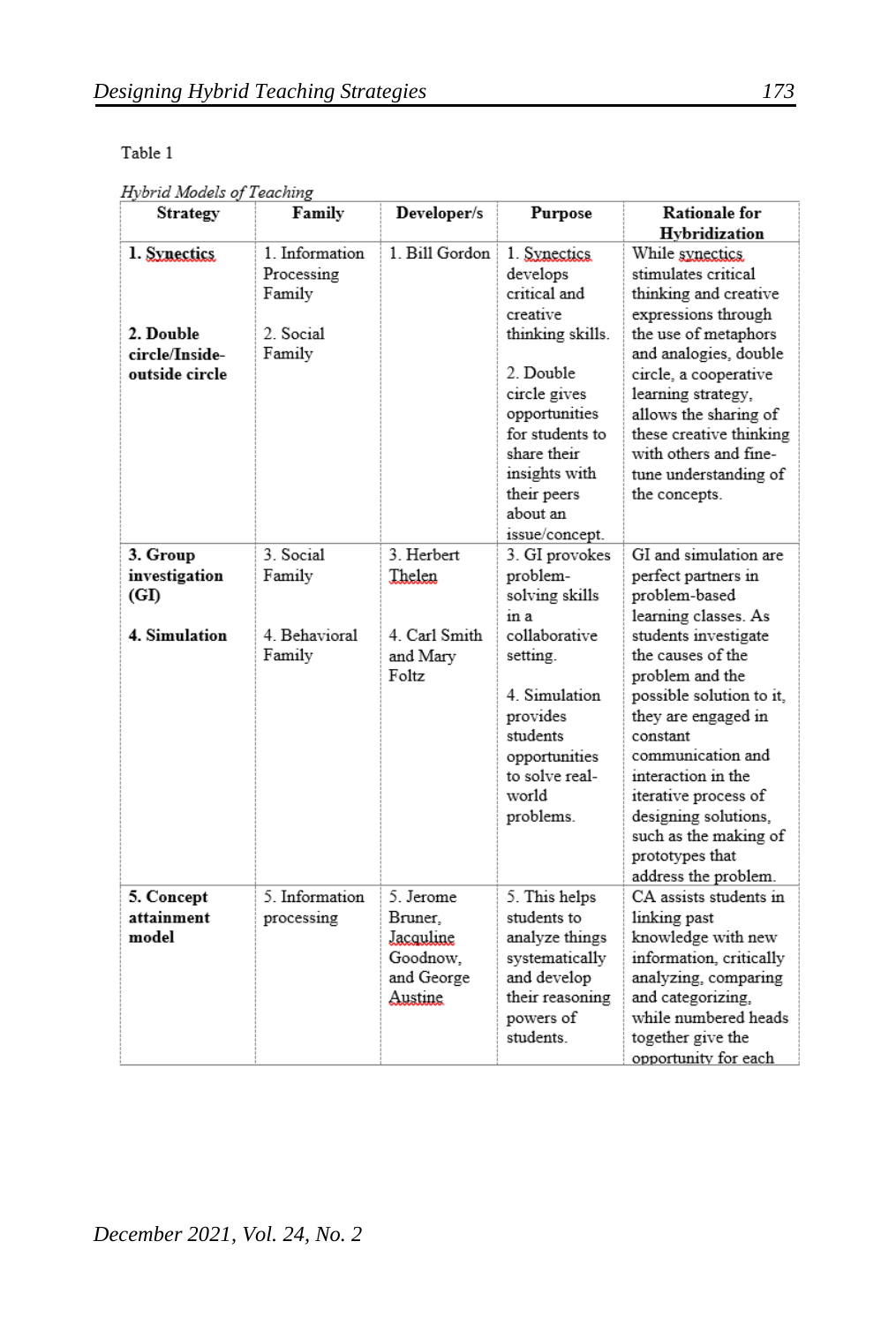| 6. Numbered<br>6. This holds<br>6 Social<br>student to share their<br>6. Terenzeni<br>and Pascarella<br>heads together<br>each student<br>Family<br>learning as well as |  |
|-------------------------------------------------------------------------------------------------------------------------------------------------------------------------|--|
|                                                                                                                                                                         |  |
|                                                                                                                                                                         |  |
| accountable for<br>examine and                                                                                                                                          |  |
| strengthen<br>learning the                                                                                                                                              |  |
| material then<br>understanding.                                                                                                                                         |  |
| promotes                                                                                                                                                                |  |
| learning                                                                                                                                                                |  |
| through                                                                                                                                                                 |  |
| cooperation                                                                                                                                                             |  |
| and active                                                                                                                                                              |  |
| participation.                                                                                                                                                          |  |
| 7. Information<br>While students are<br>7. Hilda Taba<br>7. Taba<br>7. This engages                                                                                     |  |
| students in<br>engaged in inductive<br>teaching<br>Processing                                                                                                           |  |
| thinking, analyzing<br>strategy model<br>practice, in                                                                                                                   |  |
| (Concept<br>attributes of given data<br>particular                                                                                                                      |  |
| inductive<br>Formation)<br>sets, cooperative                                                                                                                            |  |
| learning organization<br>reasoning.                                                                                                                                     |  |
| provide the                                                                                                                                                             |  |
| 8. Information<br>8 These are<br>opportunity for<br>8. Joyce and                                                                                                        |  |
| <b>8. Cooperative</b><br>Weil<br>students to work<br>Processing and<br>ways of                                                                                          |  |
| learning<br>Social Family<br>helping<br>together, assist one                                                                                                            |  |
| another as well as<br>organization<br>students                                                                                                                          |  |
| promote healthy<br>engage in more                                                                                                                                       |  |
| productive<br>discussions to arrive at                                                                                                                                  |  |
| behavior.<br>conclusions.                                                                                                                                               |  |

## **Multiage Learners**

Multiage means including or intended for people of more than one age group (Merriam Webster). "A successful multiage class is formed by placing together a balance of numbers of students of different age groups with a range of achievement levels" (Leier, n.d., para. 2). The different age levels result in diverse preferences in the learning styles. These differences in learning style have received increasing attention at all levels of education over the last several years as educators and administrators seek ways to continuously improve students' learning (Chen et al., 2014). It is important to recognize the needs of learners for instructors to facilitate learning needs. What the learner wants to get out of the learning experience and his or her current state of knowledge, skill, and enthusiasm is oftentimes determined by the age group the learner falls into (Minderhout n.d.). The next segments discuss the learning interests of the K to12 learners and higher education learners.

# **K to 12 Learners**

Bastable (1997) identified different age-specific learning characteristics. Awareness of learners' characteristics assists in the selection of appropriate teaching strategies. At the preschooler level, learners are mostly egocentric, animistic in their thinking but highly motivated by curiosity with active imagination albeit being prone to fears. Strategies that could elicit a warm, calm approach and build trust should be considered. Furthermore, the teaching approach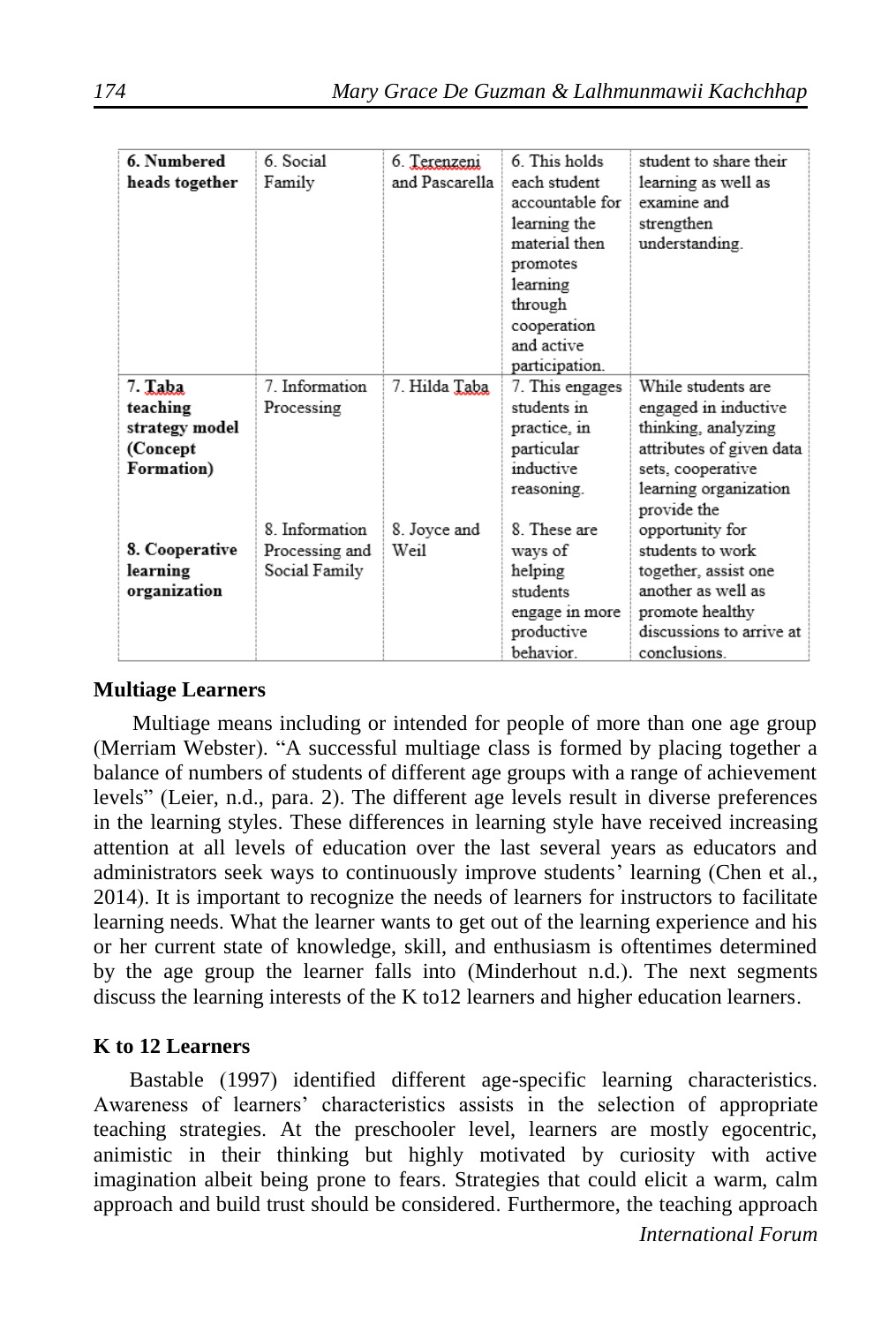should provide a safe, secure environment. Using simple drawings and stories, playing therapy while allowing objects for manipulation, and stimulating the senses would be effective.

Learners become more realistic and objective during school-aged childhood. During this period, learners can understand cause and effect and establish deductive and inductive reasoning with concrete information. Due to variable rates of physical growth, learners require immediate orientation to absorb true concepts (Epps & Smith, 1984). Strategies that involve group activities, independence, and active participation are crucial for this age group. Analogies to make invisible processes real with logical explanations should be used. Activities that require drawing, models, dolls, painting, audio, and videotapes should be encouraged (Bastable, 1997; Fischer & Bullock, 1984).

At adolescence, learners exhibit abstracts and hypothetical thinking as well as building on past learning. The reasoning is done by logic and understanding scientific principles. The desire for social acceptance is the driving force for motivation and where peer groups are considered important (Noguera, 2004). However, learners of this age group tend to feel vulnerable, resulting in intense personal preoccupation. The selection of teaching strategies for this age group should be based on established trust and authenticity. As peer supports and influences are eminent, careful considerations should be given to negotiating changes while making information meaningful to learning.

## **Higher Education**

Young adulthood learners tend to be autonomous, self-directed, and use personal experiences to enhance learning (Whiteman & Hudson, 2000). The ability to analyze critically as well as make decisions about personal, occupational, and social roles is evident as they continually grow to be competency-based learners. Teaching strategies that evoke problem-solving skills, draw meaningful experiences and that focus on the immediacy of the application must be considered. Cooperative learning should be encouraged for active participation but allow the learners to set their own pace—be self-directed (Johnson & Johnson, 1989). Applicability of new knowledge through role play and hands-on practice strategies is preferable (Bastable, 1997).

*December 2021, Vol. 24, No. 2* Although Curry (1987) proposed different learning approaches such as (a) instructional preference style, (b) information processing style, and (c) cognitive processing style, it is necessary to understand individual differences among multiage learners. Chen et al. (2014) also clarified that "all individuals can have different styles of learning" that need catering and fostering. Psychologist Jean Piaget's work on cognitive development is a helpful guide in knowing what teaching approach to take for teaching multiage learners. It is, therefore, important for instructors to consider incorporating instructional activities that help develop students' skills of testing theories to develop solutions (Chen et al., 2014). Fox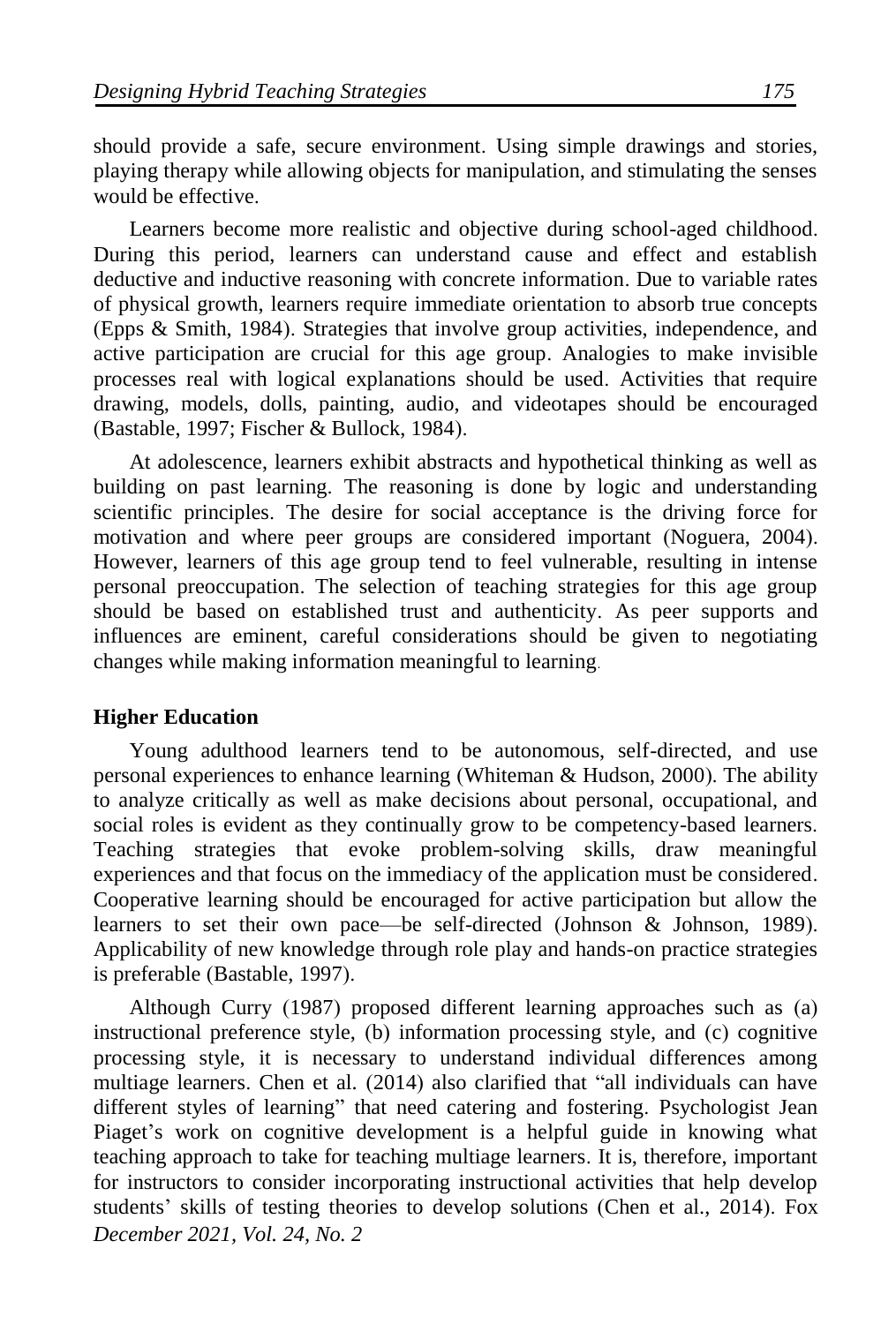(n.d.) emphasizes that although different approaches must be taken with varying groups of age, students of all ages benefit from at least one common learning technique.

### **Conclusion**

The hybridization of teaching models and strategies permits effective implementation of instruction because it supports students' different learning styles and multiple intelligences. This also allows the development of students' brain hemispheres by switching from the right to the left and left to the right hemisphere. Moreover, regular and special education students can thrive competently in a supportive learning environment that offers a variety of learning engagement. The teachers have the liberty to creatively combine the various teaching models and strategies that address the learning needs of the students. The demand of the 21stcentury learning community for flexible learning is also an excellent milieu to a better implementation of hybrid teaching models. Hence, administrators could greatly benefit from providing special training that allows teachers to learn and implement hybrid teaching strategies to achieve executive control. The value of investing time and energy in this endeavor is priceless as students' have been shown to progress and flourish in schools.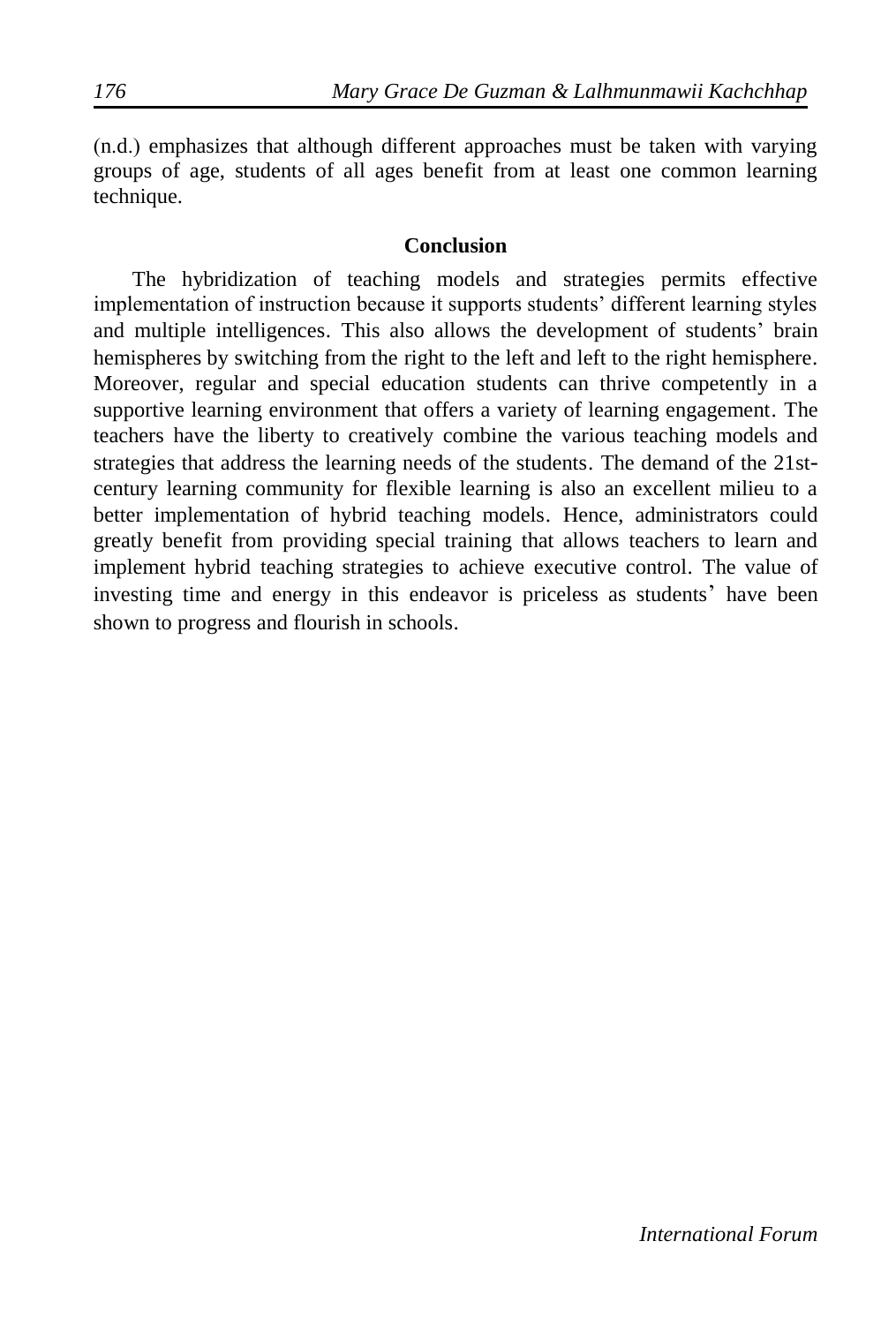#### **References**

- Bastable, S. B. (1997). *Age-specific learning characteristics*. https://library.med. utah.edu/Patient\_Ed/workshop/handouts/age\_specific.pdf
- Beck, C. R. (2001). Matching teaching strategies to learning style preferences. *The Teacher Educator, 37*(1), 1-15. http://dx.doi.org/10.1080/ 08878730109555276
- Bidabadi, N. S., Isfahani, A.N., Rouhollahi, A., & Khalili, R. (2016). Effective teaching methods in higher education: Requirements and barriers. *Journal of Advances in Medical Education & Professionalism*, *4*(4), 170–178.
- Brown, H. D. (2007). *Teaching by Principals: An interactive approach to language pedagogy* (3rd ed.)*.* Pearson Longman.
- Casey, A. (2014). Models-based practice: Great white hope or white elephant? *Physical Education and Sport Pedagogy, 19*(1), 18-34.
- Chen, C. C., Jones, K. T., & Moreland, K. (2014). Differences in learning styles. *The CPA Journal, 8*(8), 46-51.
- Childs, B. D., Cochran, H. H., & Velikova, M. (2013). Fusion teaching: Utilizing course management technology to deliver an effective multimodal pedagogy*. Journal of Learning in Higher Education, 9*(1). https://files.eric.ed.gov/ fulltext/EJ1144029.pdf
- Epps, E. G., & Smith, S. F. (1984)*.* School and children: The middle childhood years. In W.A. Collins's (Ed.) *Development during middle childhood: The years from six to twelve.* National Academies Press (US). https://www. ncbi.nlm.nih.gov/books/NBK216779/
- Fernandez-Rio, J. (2014). Another step-in models-based practice: Hybridizing cooperative learning and teaching for personal and social responsibility. *Journal of Physical Education, Recreation and Dance, 85*(7), 3-5.
- Fischer, K. W., & Bullock, D. (1984). Cognitive development in school-age children: Conclusions and new directions. In W.A. Collins (Ed.) *Development during middle childhood: The years from six to twelve.* National Academies Press (US). https://www.ncbi.nlm.nih.gov/books /NBK216774/
- Fox, D. (n.d.). *The teacher's handbook: A complete guide for the modern language teacher*. https://www.listenandlearn.org/the-teachershandbook/depending-on-the-age-of-my-students-what-are-the-differentapproaches-i-should-use-in-the-classroom/
- Friend, M., & Bursuck, W. (1996). *Including students with special needs: A practical guide for classroom teachers*. Allyn and Bacon.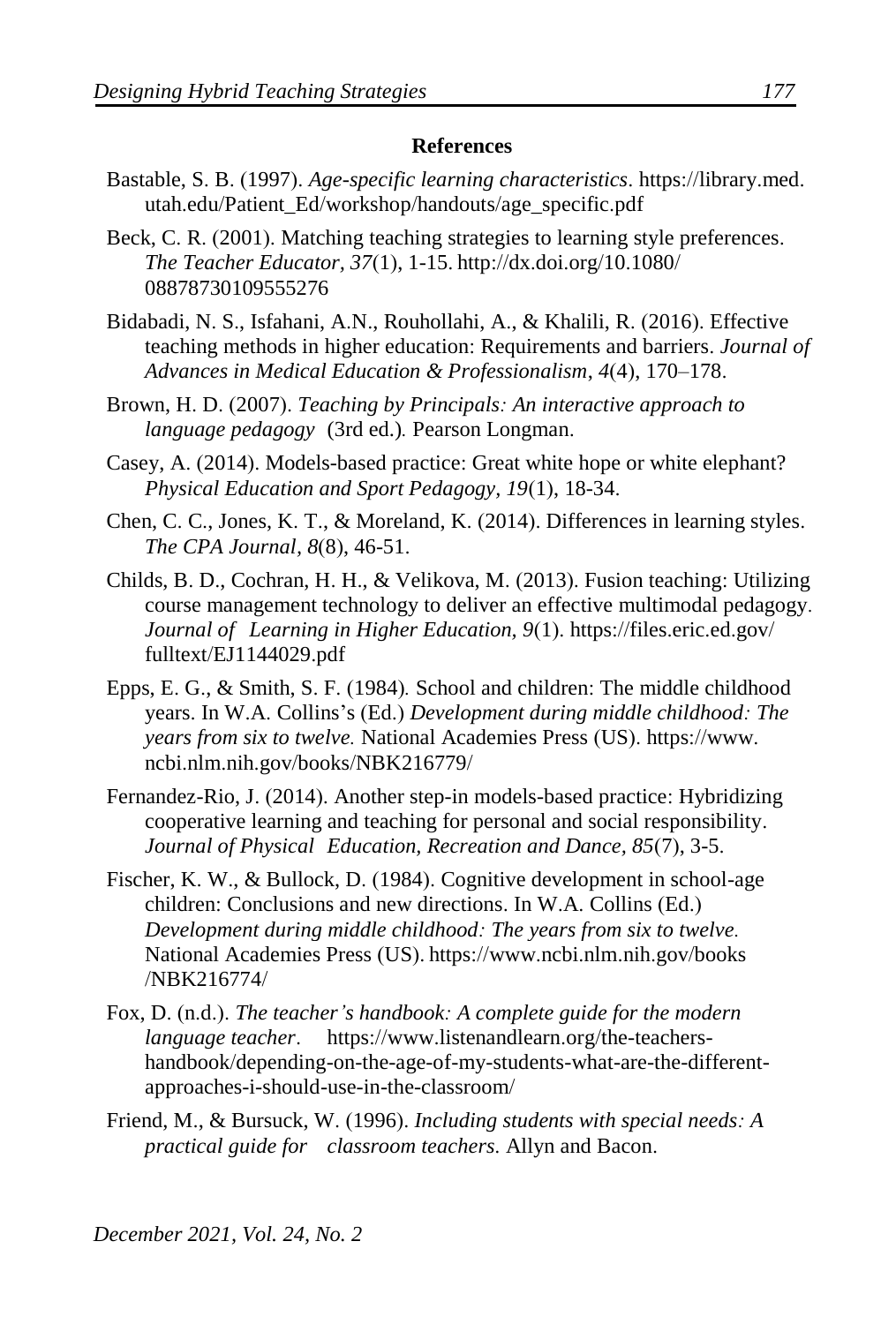- Guadagni, D. (2015). *Using hybridized teaching methodologies in China*. https://www.e-ir.info/2015/10/31/the-use-of-hybridized-teachingmethodologies-in-china/
- Guirguis, R., & Pankowski, J. (2017). Potential effects of teaching strategies on students' academic performance under a Trump administration. *Journal of Education and Training Studies, 5*(4), 103-110. https://doi.org/10.11114/ jets.v5i4.2263
- Johnson, D. W. , & Johnson, R. T. (1989). *Cooperation and competition: Theory and research*. Edina, MN: Interaction Books.
- Joyce, B., & Weil, M. (2003). *Models of teaching* (5<sup>th</sup> edition). New Delhi, India: Prentice-Hall of India Pvt. Ltd.
- Kolesnikova, I. V. (2016). Combines teaching method: An experimental study. *World Journal of Education, 6*(6), 51-59.
- Leier, M. (n.d.). The multiage concept explained. http://www.multiage education.com/multiagen-b/themulticlass.html
- Lopez, D. M. (2008). *Designing strategies that meet the variety of learning styles of students*. https://files.eric.ed.gov/fulltext/ED500848.pdf
- McLeod, S. (2020). *Maslow's hierarchy of needs*. https://www.simplypsychology .org/maslow.html
- Mennella, T. (2018). *Combining teaching strategies to unlock new possibilities*. Retrieved from https://flr.flglobal.org/combining-teaching-strategies-tounlock-new-possibilities/
- Merriam-Webster. (n.d.). Multiage. In *Merriam-Webster.com dictionary*. Retrieved August 9, 2020, from https://www.merriam-webster.com/ dictionary/multiage
- Metzler, M. W. (2005). *Instructional models for physical education* (2nd ed*.*)*.* Scottsdale, AZ: Holcomb Hathaway Publishers.
- Minderhout, V. (n.d.). *Identifying learners' needs*. http://www.pcrest.com/ research/fgb/3\_2\_6.pdf
- Mirjeta, C. (n.d.). Harmonization of teaching strategies with students' learning styles in the ESP classroom. *European Journal of Literature and Linguistics*, 3. https://cyberleninka.ru/article/n/harmonization-of-teaching-strategies-withstudents-learning-styles-in-the-esp-classroom
- Mupa, P., & Chinooneka, T.I. (2015). Factors contributing to ineffective teaching and learning in primary schools: Why are schools in decadence? *Journal of Education and Practice, 6*(19), 125-132.
- Nicoll, J. S. F., & Trautman, M. (1998). Integrating multiple teaching methods into a general chemistry classroom. Journal of Chemical Education, 75(2).